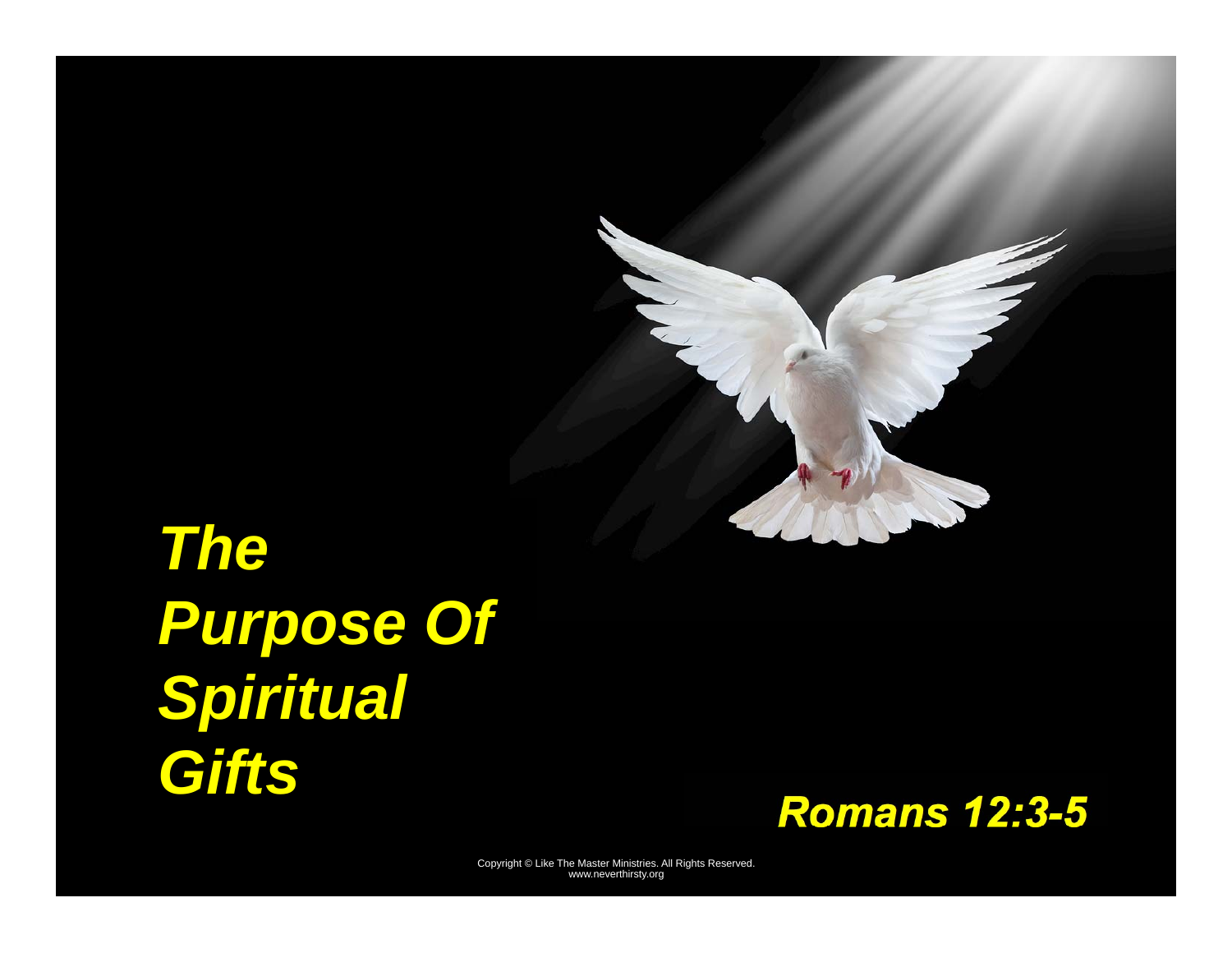# *John Wooden*

*Born: Oct. 14, 1910* 

*Died: June 4, 2010*

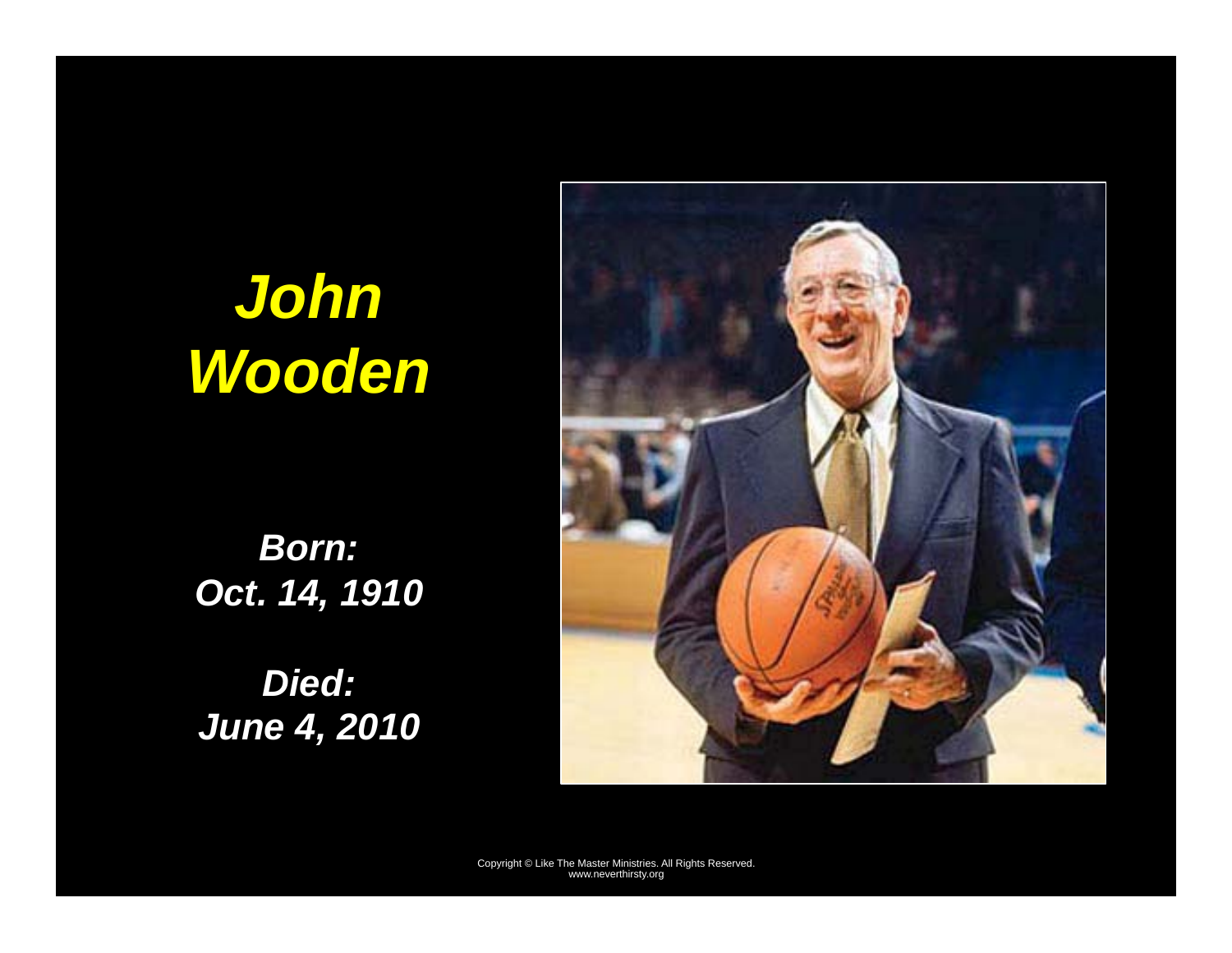

## *John Wooden – Won 80% Of His Games*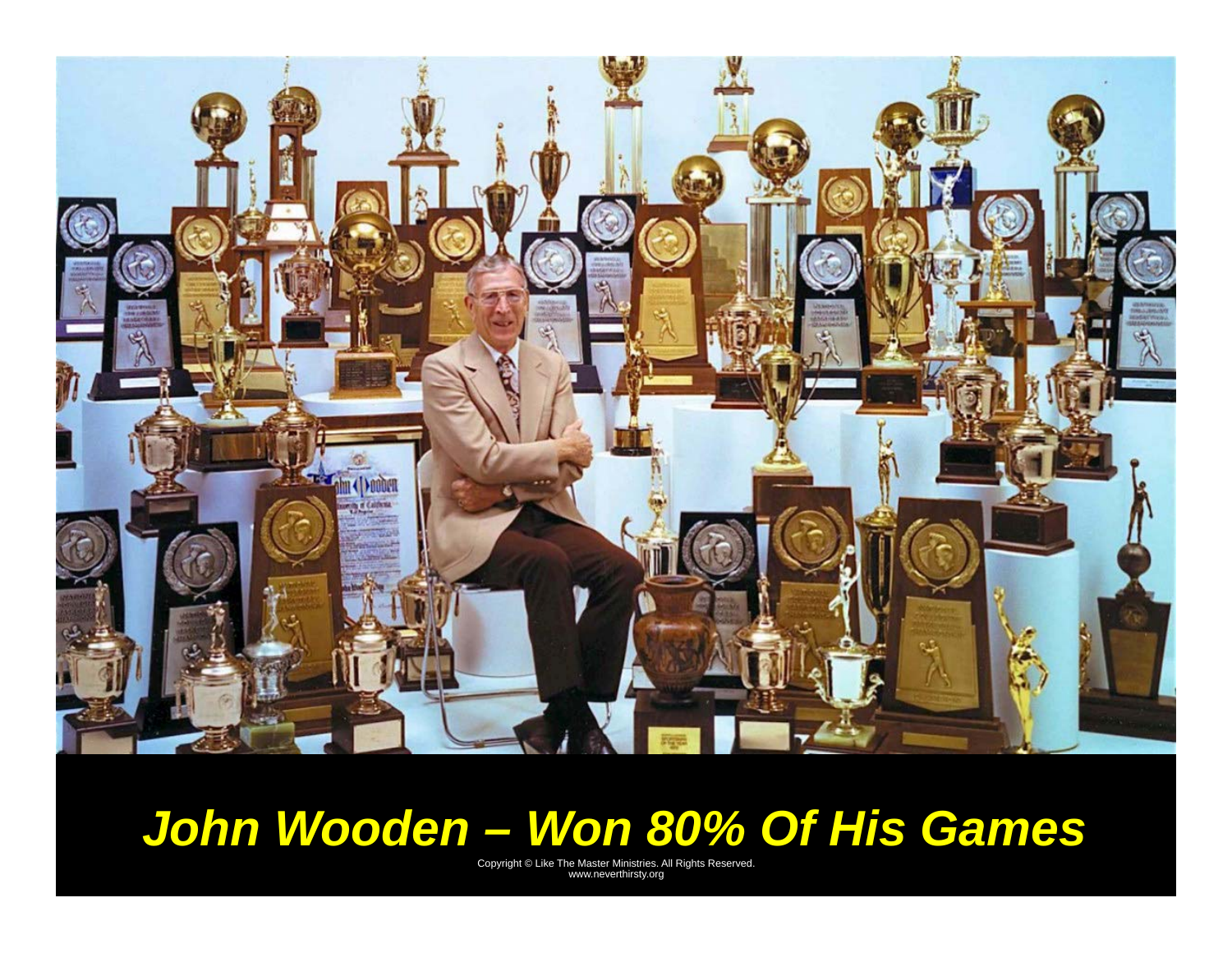

#### *Won 10 NCAA Basketball National Championships*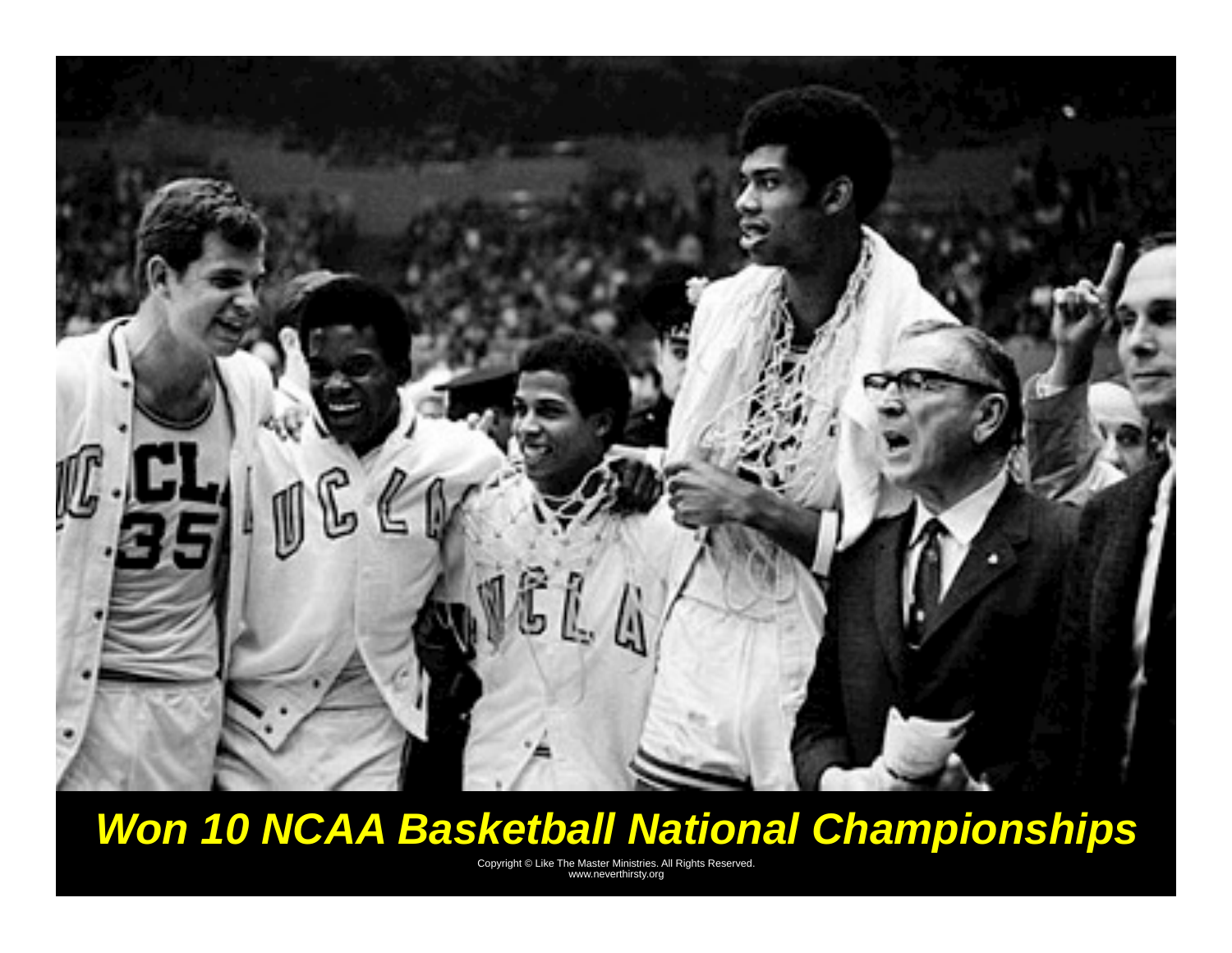**Teamwork is not a preference it is a requirement.**

**Much can be accomplished by teamwork when no one is concerned about what gets credit.** 

**The main ingredient of stardom is the rest of the team.** 

**- John Wooden**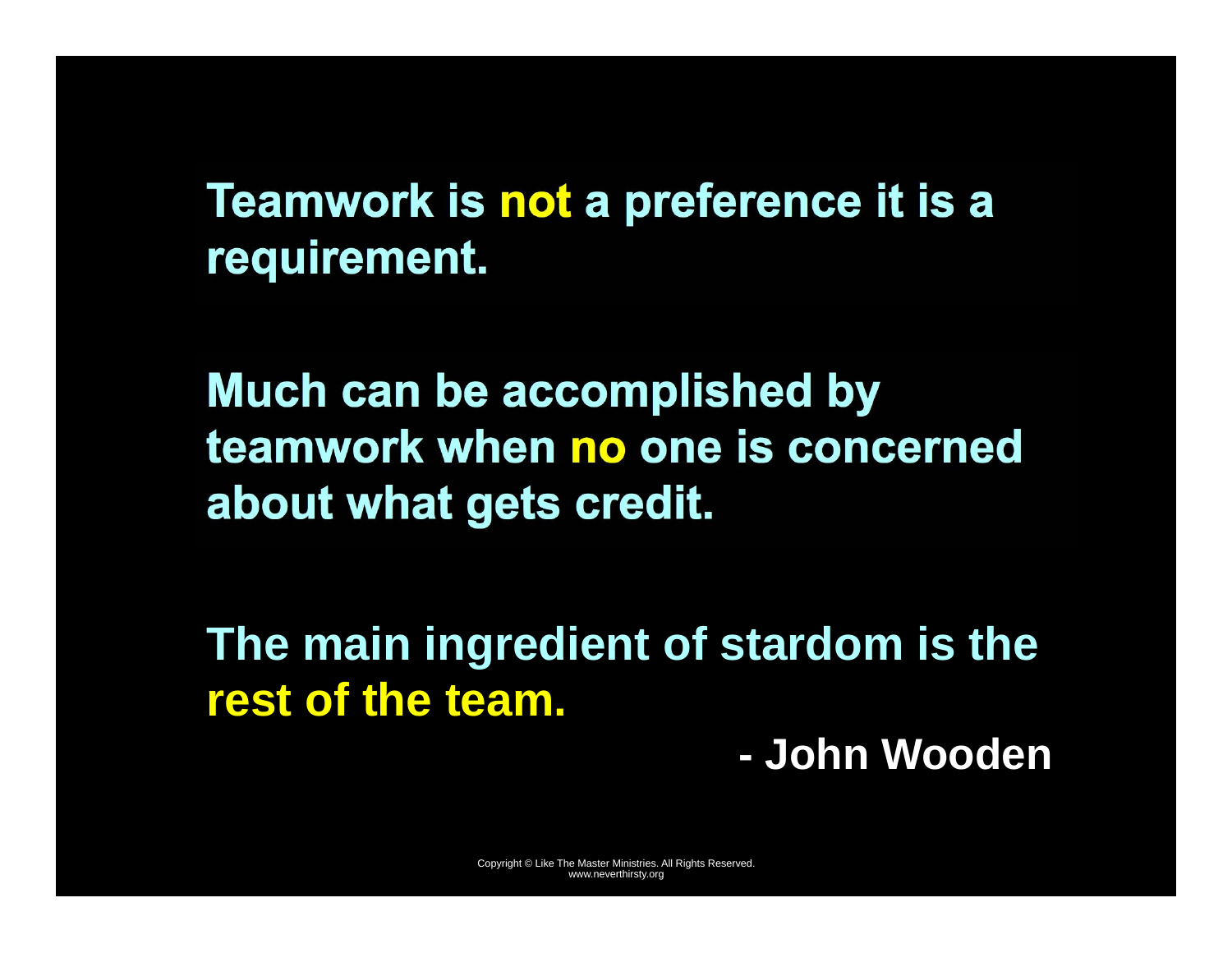**Winning takes talent, to repeat takes character.**

**The best way to improve the team is to improve us.** 

**Team spirit means you are willing to sacrifice personal considerations for the welfare of all. That defines a team player.**

**- John Wooden**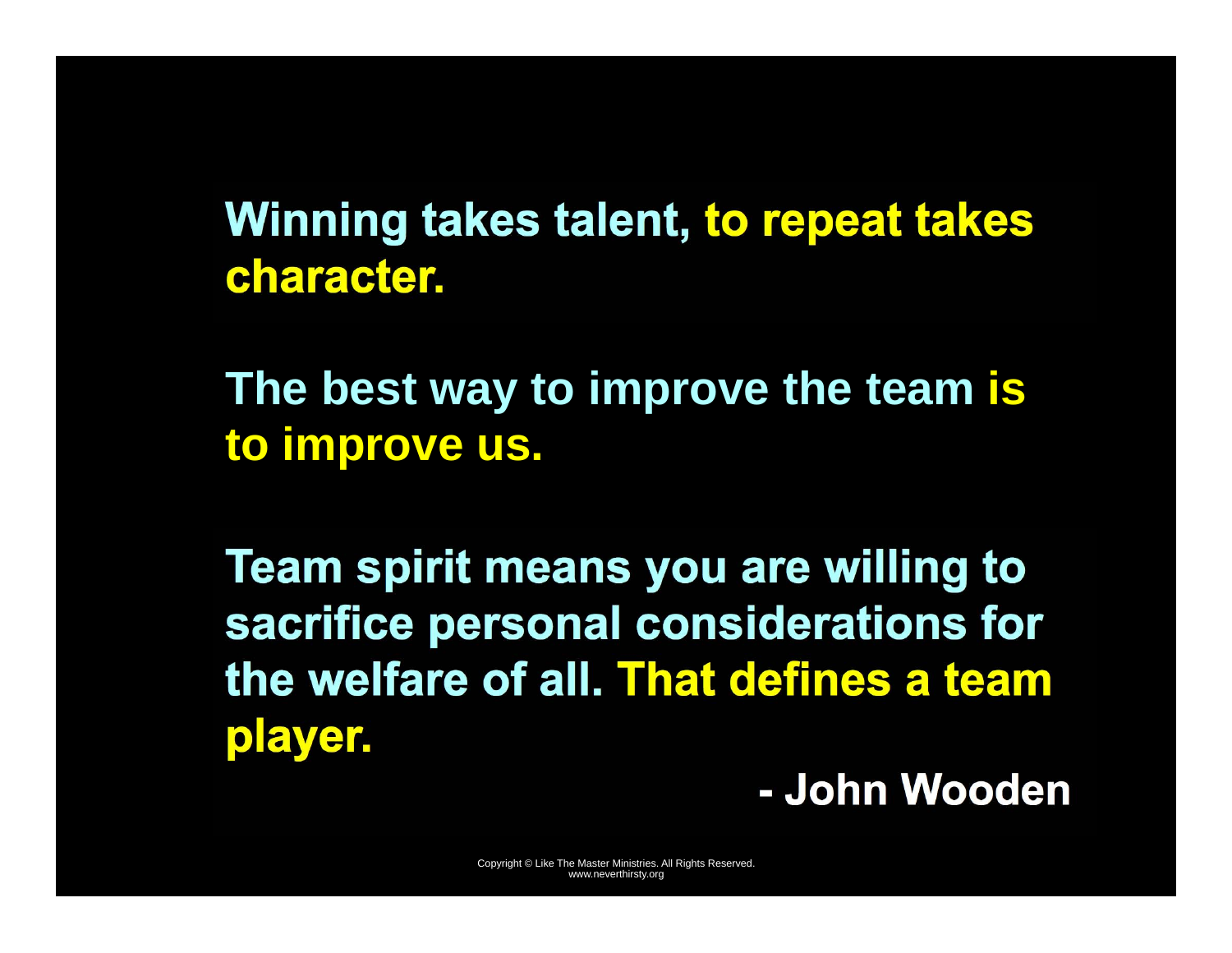## **Loyalty is a cohesive force that forges individuals into a team.**

**- John Wooden**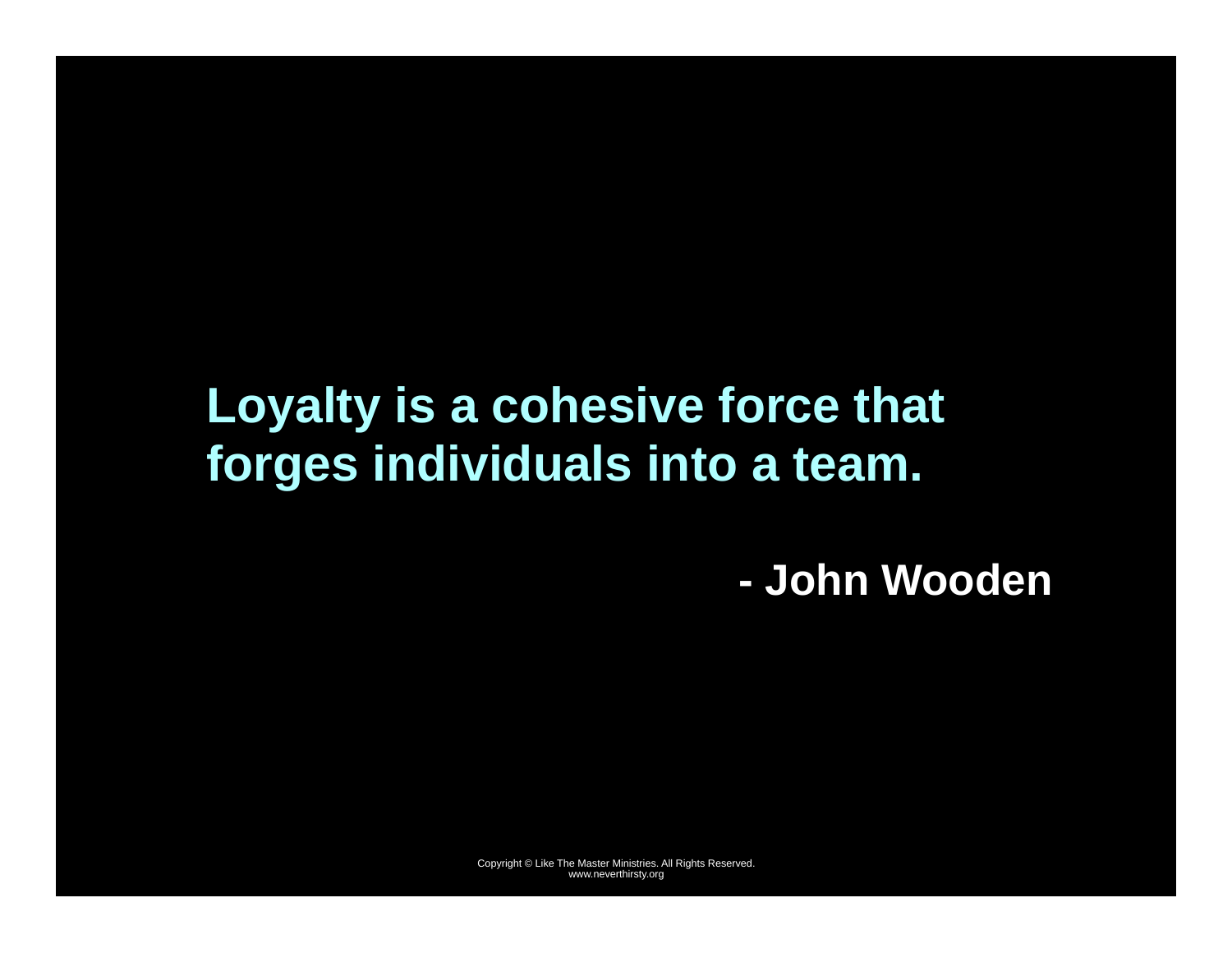*I urge you to present . . .* 

#### *Romans 12:1 - 2*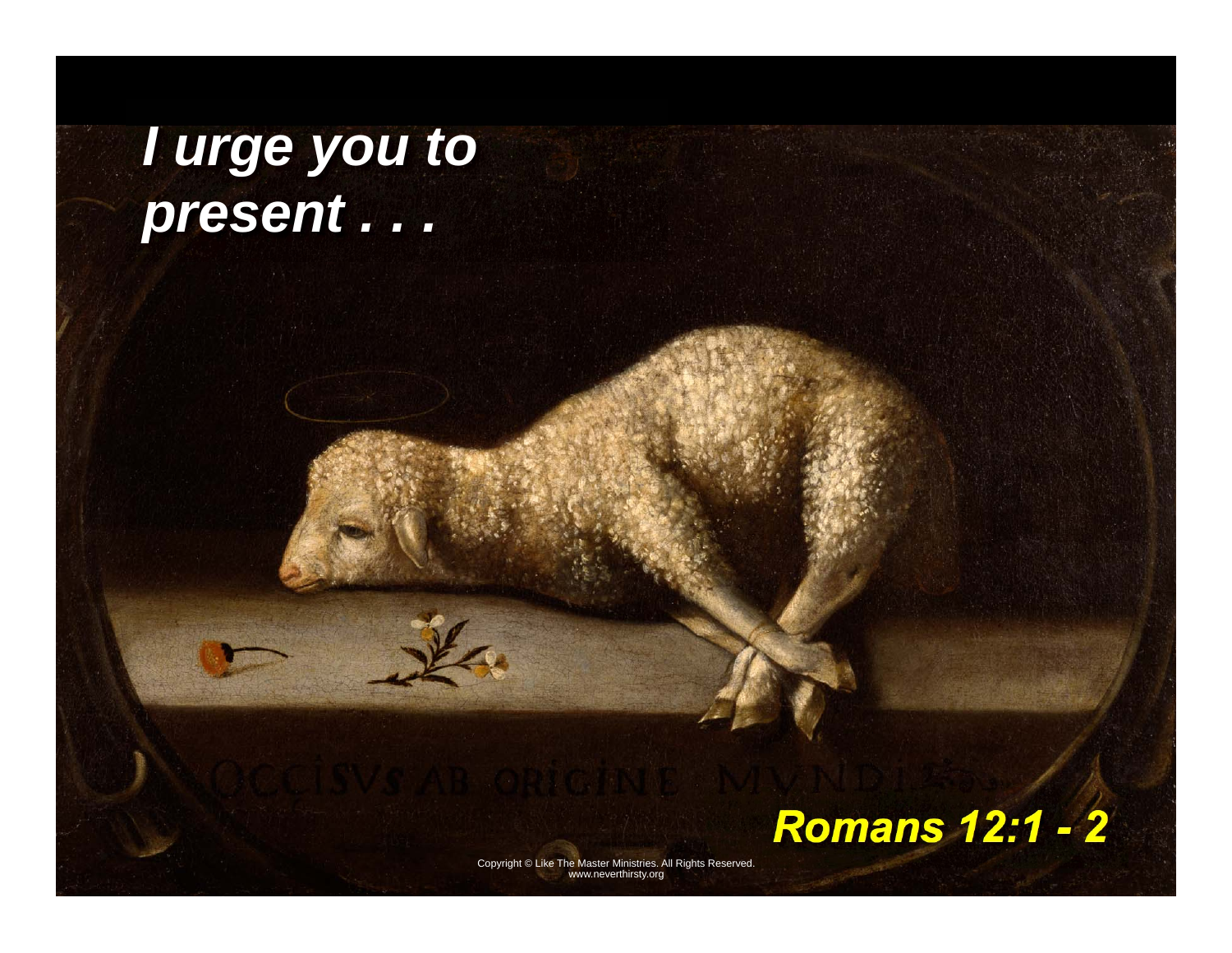#### *Through The Grace Given Me Romans 12:3*



#### *Grace Given . . . ho charis ho didomi*

*Rom. 12:6 Eph. 4:7 - 8 1 Cor. 12:4 - 7*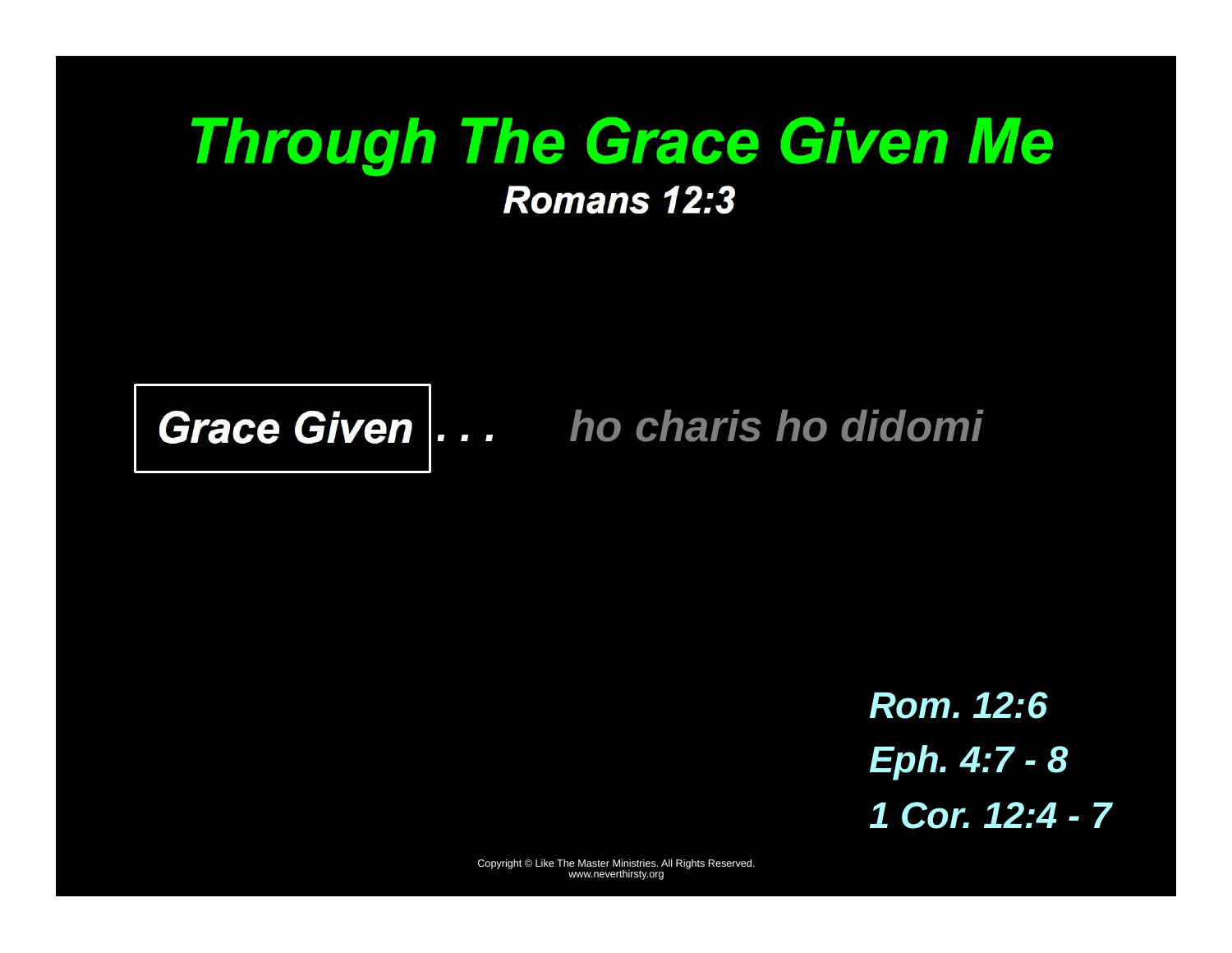#### *Think Too Highly v.s. Soundly Romans 12:3*

*Two contrasting statements . . .* 

*1. Not to think more highly* 

*2. But to have sound judgment* 

*1 Cor. 3:6-7 1 Cor. 4:7 Gal. 6:3 Phil. 2:1-4 Eph. 4:1-6*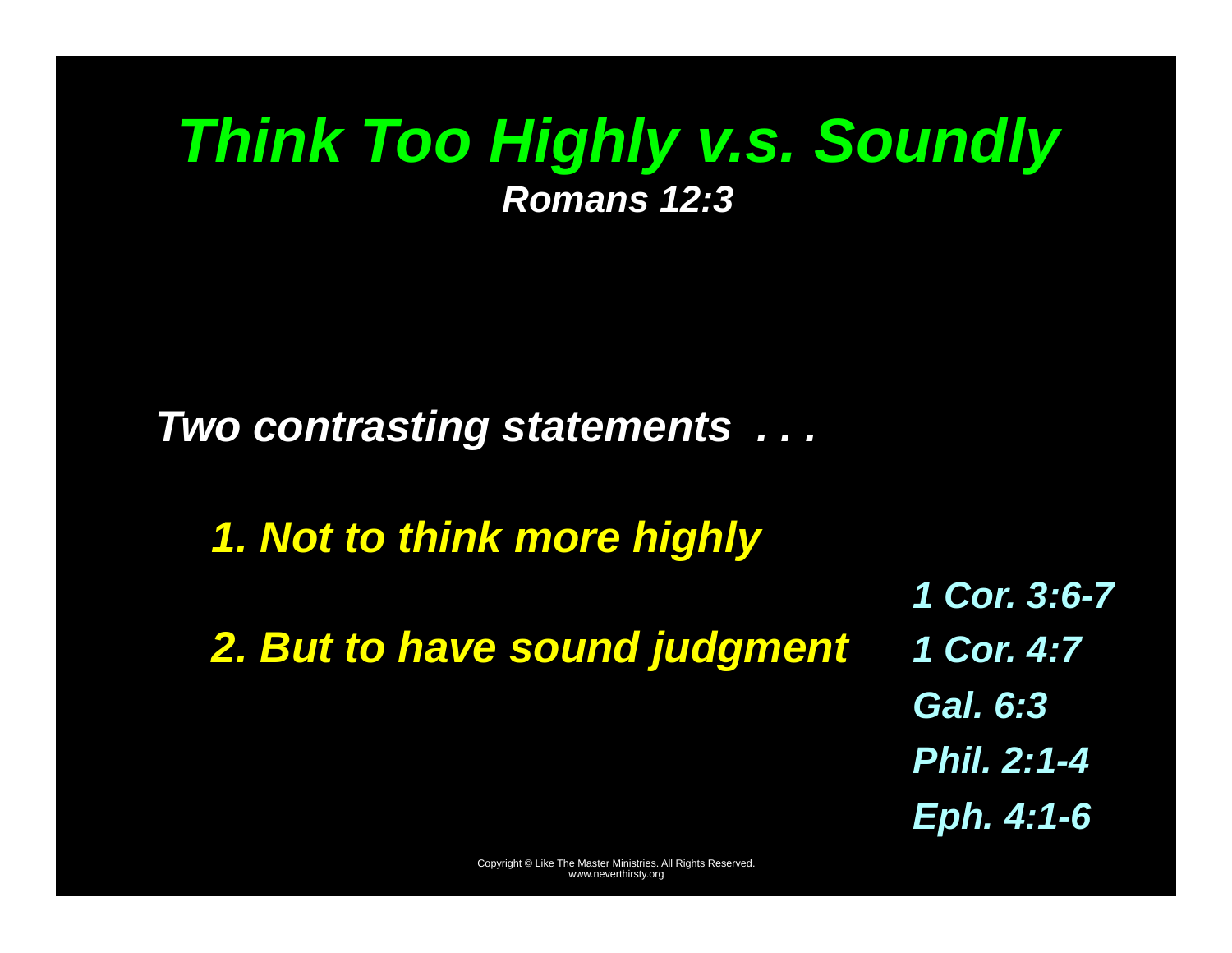

# *Be Grateful and Humble*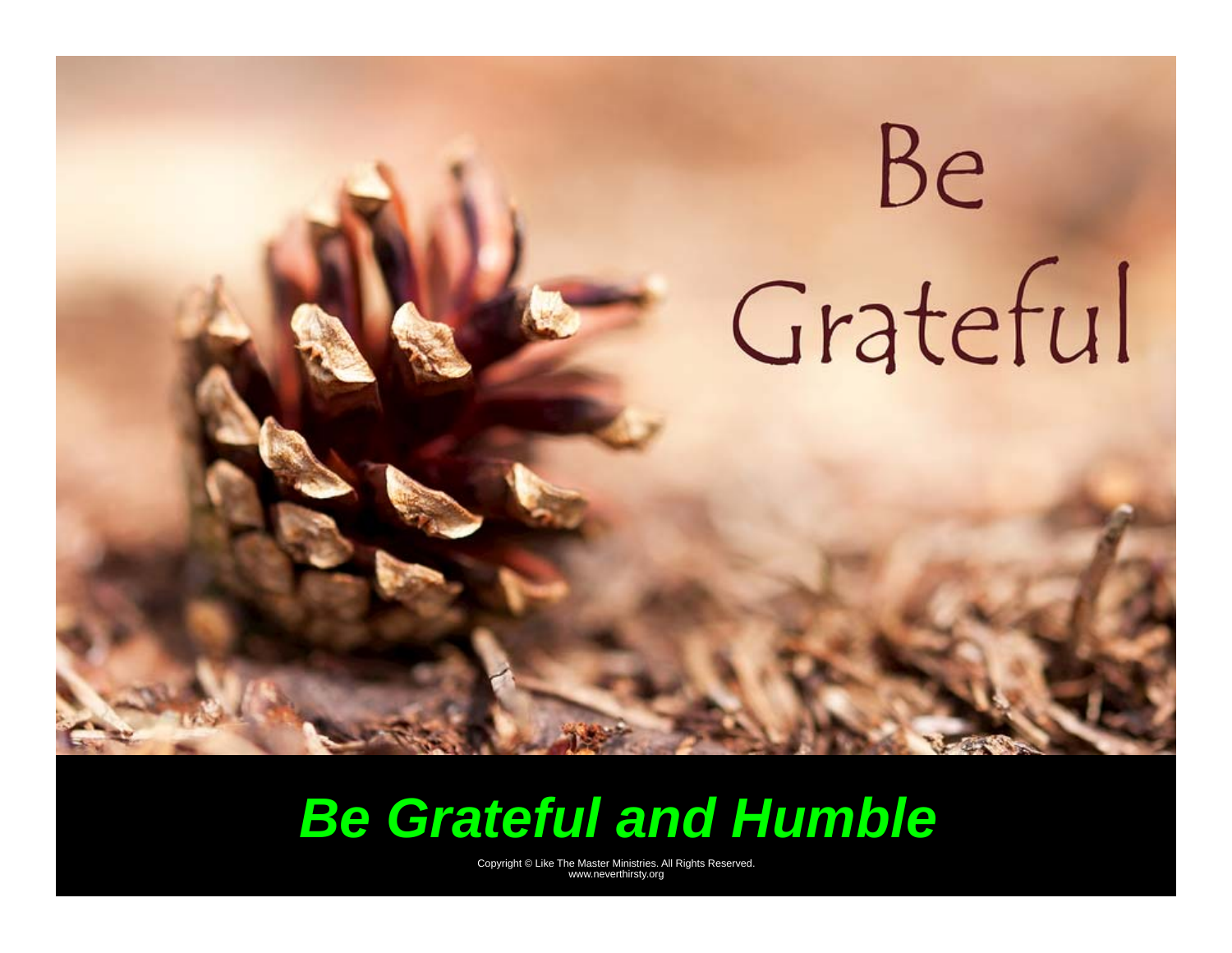### *Think Too Highly v.s. Soundly Romans 12:3*

*1. Holy Spirit gave us our spiritual gift . . .* 

*2. The spiritual gift is an outpouring of special grace . . .* 

*3. Your gift is accompanied with the right amount of faith . . .*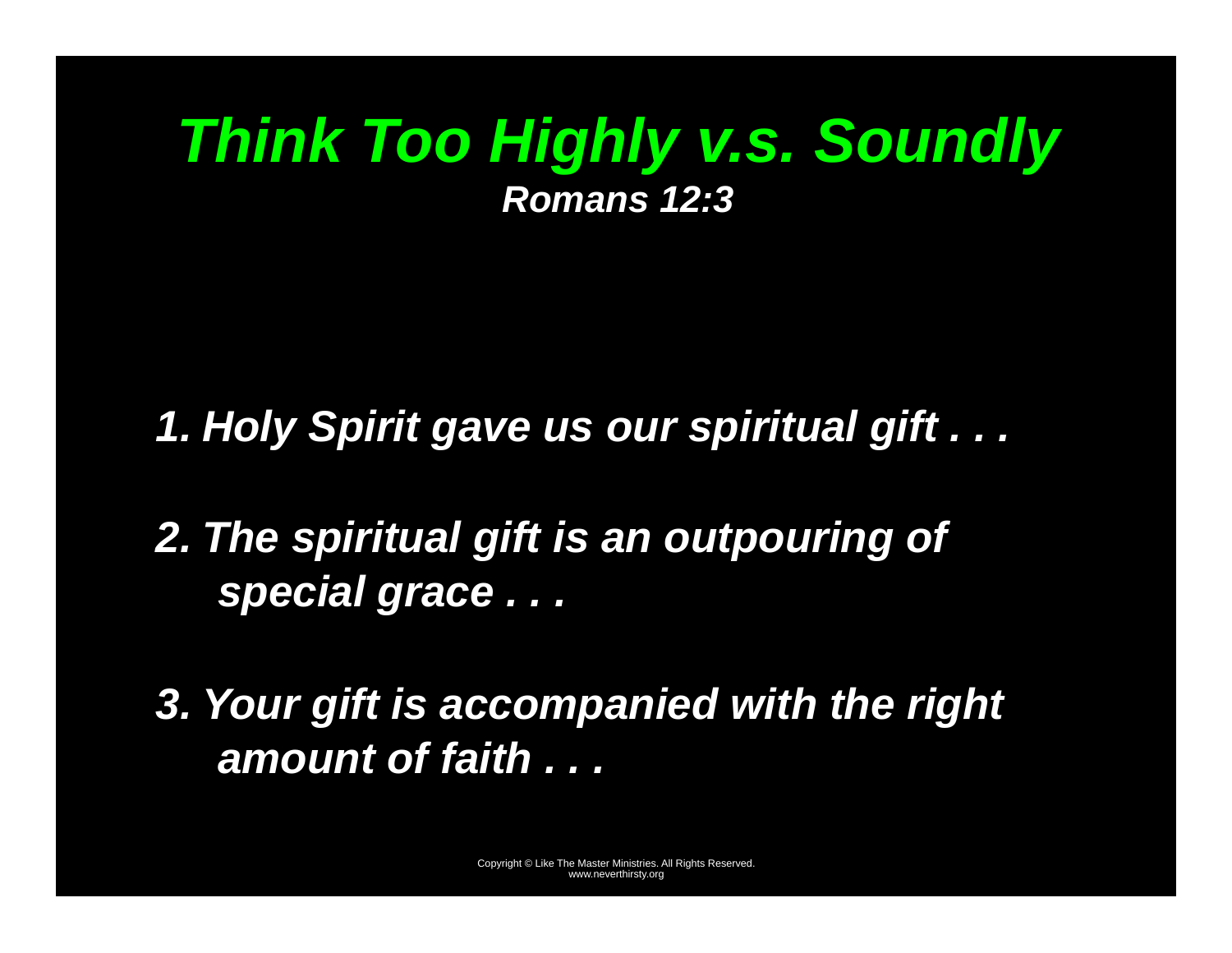#### *How Are We Connected? Romans 12:4 - 5*

#### *We are the body of Christ – A team*

- *We are many members . . .*
- *We do not have the same function . . .*
- *We are one body . . .*
- *We are members of one another . . .*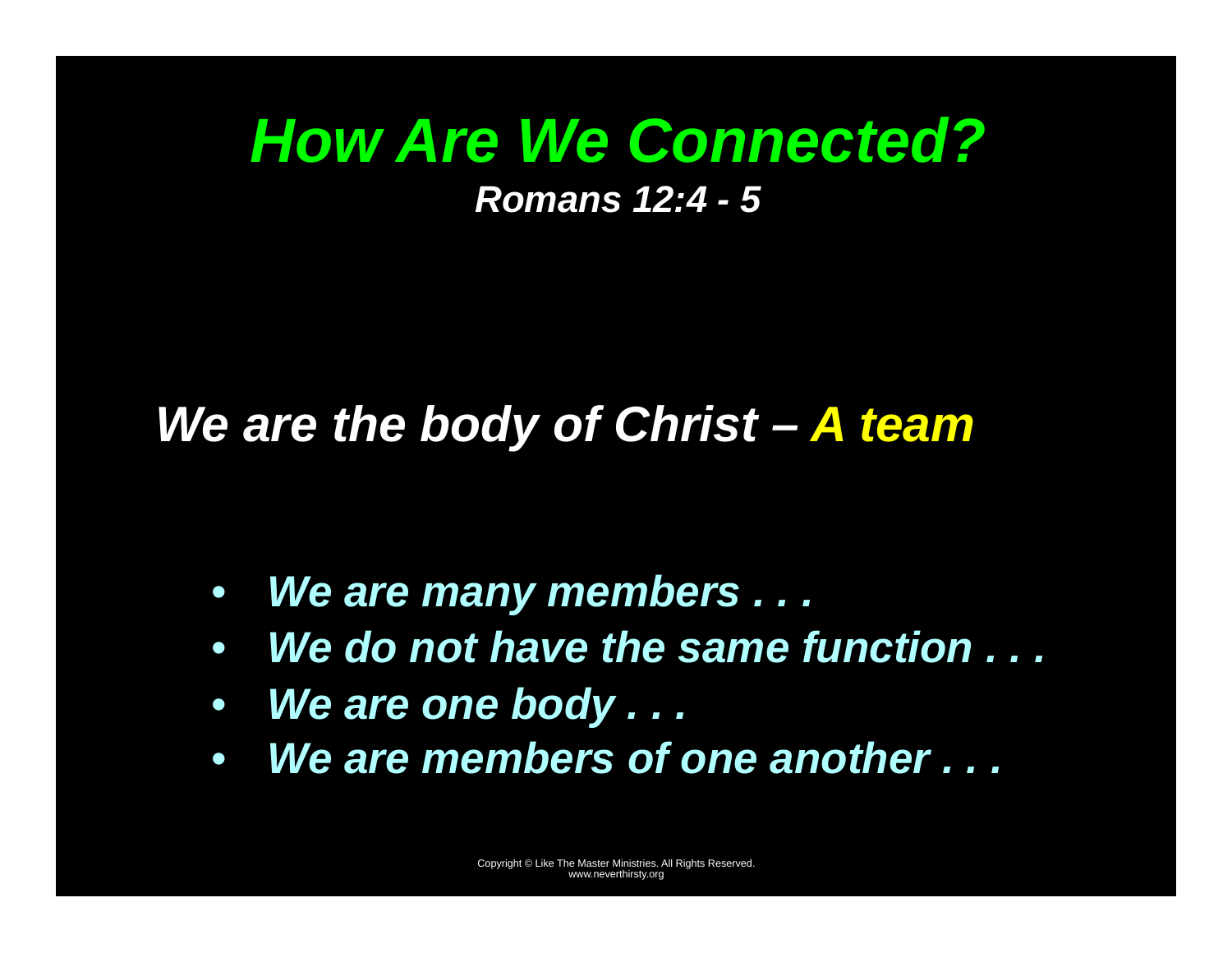## *Fundamentals of Spiritual Gifts Romans 12:4 - 5*

- *1. Your spiritual gift is needed.*
- *2. Your spiritual gift does not make you superior.*
- *3. You should be content with the spiritual gift God has given you.*